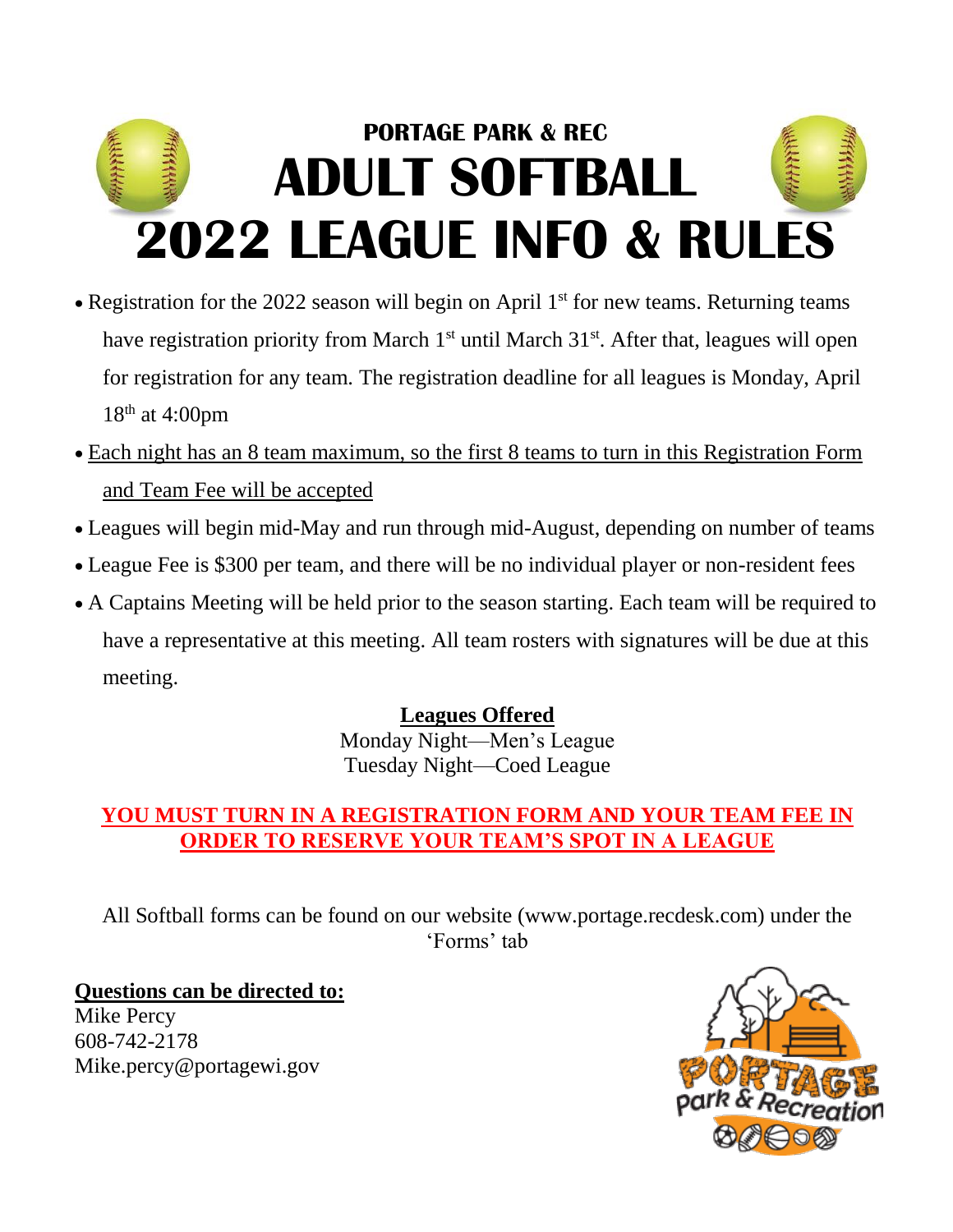

| <b>TEAM NAME</b> |              |  |
|------------------|--------------|--|
| <b>MANAGER</b>   |              |  |
| LEAGUE/NIGHT     | <b>PHONE</b> |  |
| EMAIL (required) |              |  |

Registration Forms and Team Fees can be dropped off or mailed to:

Portage Park & Recreation Department 701 W Slifer St Portage, WI 53901

Rosters will be collected prior to the first game.

### **YOU MUST TURN IN THIS REGISTRATION FORM AND YOUR TEAM FEE IN ORDER TO RESERVE YOUR TEAM'S SPOT IN A LEAGUE**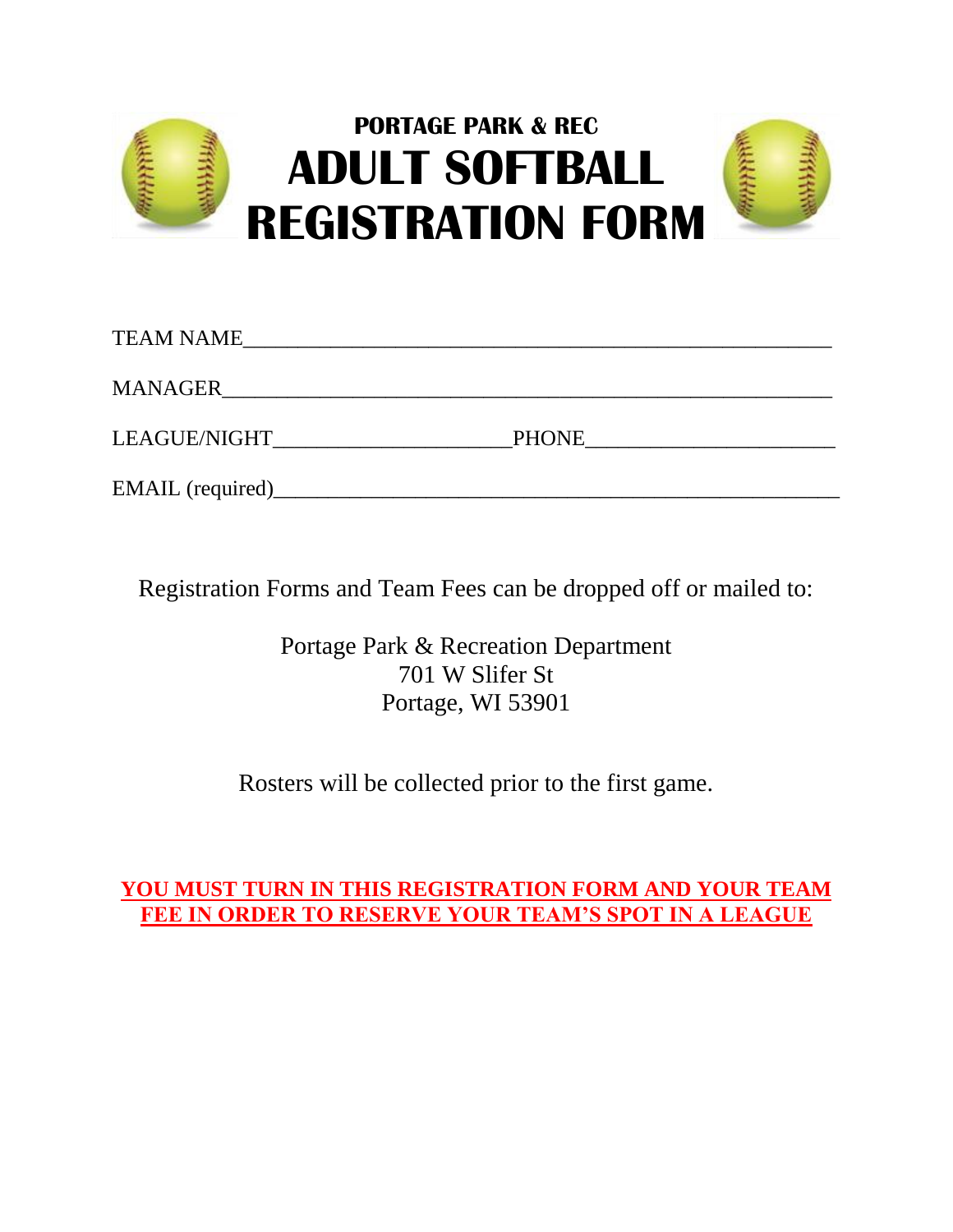# **2022 SOFTBALL RULES**

#### **OFFICIAL LINE UP**

- 1) Games will begin at scheduled start time. A 5 minute grace period will be allowed, and after that the game will be forfeited
- 2) The home plate umpire will determine the start time. The start time and end time will be marked in the scorebook
- 3) Line ups must be turned in to the scorer or umpire 5 minutes prior to each game
- 4) A team consists of 10 players. A team cannot start or continue a game with less than 8 players
	- a) If a game is started with 8 players, there will be an out awarded in the 9<sup>th</sup> batting spot
	- b) There is no limit on the number of batters you can put in your lineup
- 5) If a team starts the game with 9 players, an out will NOT be given for the 10<sup>th</sup> batting spot
	- a) If a  $10<sup>th</sup>$  player arrives late, player may be added at any point without penalty.
	- b) After team has batted through an entire 10 player line up, any added players after that point must be added via substitution, not added to the end of the line up
- 6) If a player is injured, team may substitute a player in his/her position. If no substitute is available, the team will be given an out at that position in the line up
- 7) Players must be 18 years old to participate. High school seniors (who are 18) are allowed to play provided they are not currently part of a WIAA sport at the time
- 8) Each player is only allowed on 1 roster per night/league

#### **LENGTH OF GAME**

- 1) Official game will consist of 7 innings, or a fifty (50) minute time limit. No new innings will be started after the time limit is reached, unless the game is tied
	- a) If the home team is batting and in the lead while the time limit is reached, the game will be ended immediately
	- b) If the visiting team is batting when the time limit expires, they must finish that half of the inning. When top half of inning ends and home team is leading, the game will be over. If the top half of inning ends and home team is trailing, the bottom half of the inning will be played
- 2) If the game is tied after 7 innings or when the time limit is reached, International Tie Breaker Rules will apply in the next new inning.
	- a) This means to start the inning, the batter who made the final out in the previous inning will start the new inning on  $2<sup>nd</sup>$  base
- 3) Run Limits- Leagues will follow the below run rules for all games
	- i) Team is leading by 15 runs after 4 innings
	- ii) Team is leading by 10 runs after 5 innings
- 4) If home team is ahead by the required run limit, the game will be called after 3  $\frac{1}{2}$ , or 4  $\frac{1}{2}$ innings are complete
- 5) If home team goes ahead by required run limit during the bottom half of the inning, the game will be over immediately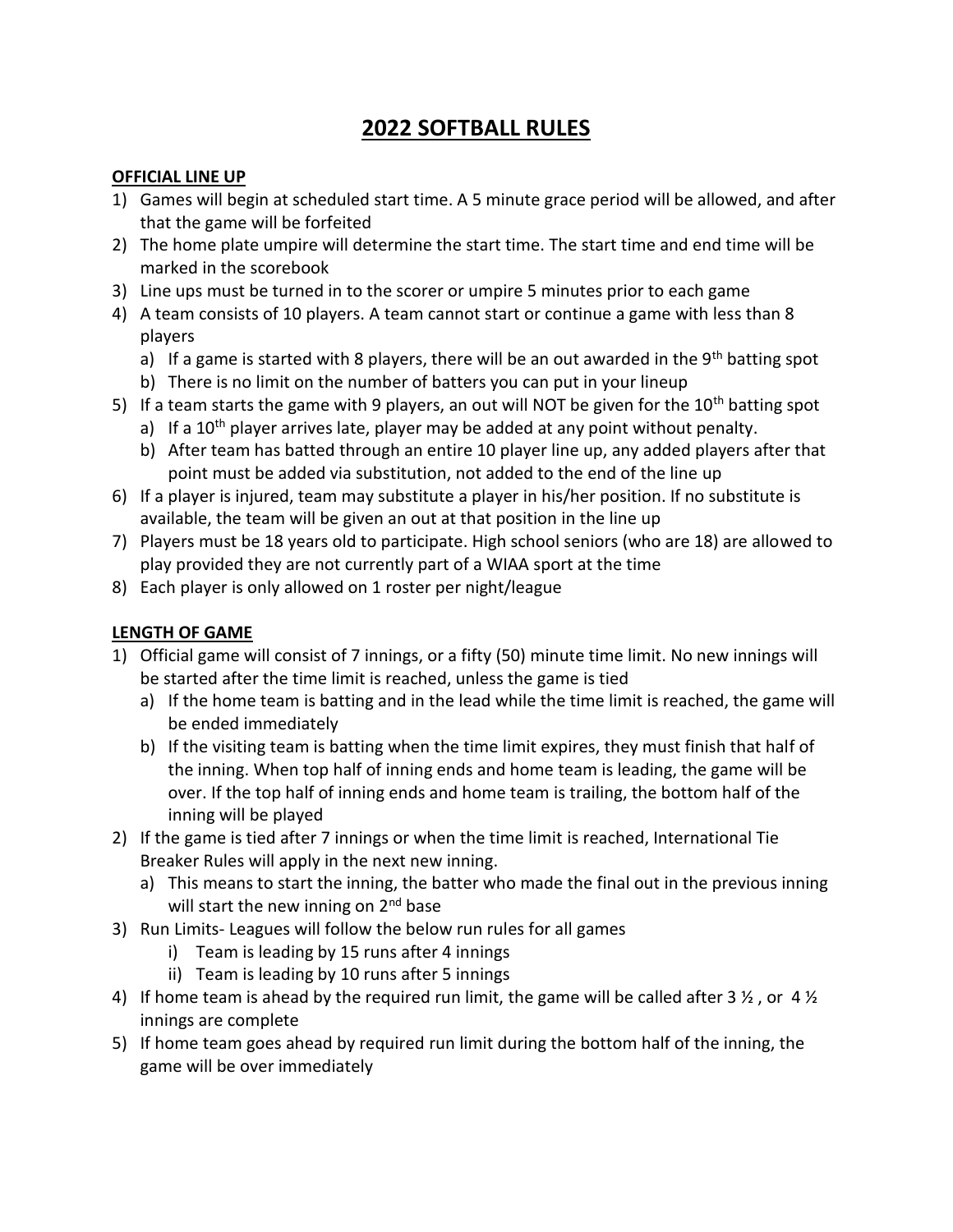- 6) All games must complete at least 3  $\frac{1}{2}$  innings to be official (4 innings if the home team is trailing)
- 7) All games that are cancelled during play due to weather, and have not reached the 3  $\frac{1}{2}$ inning minimum, will be at the discretion of the Umpire and the Park & Recreation Manager about whether to replay the entire game or to start the makeup game where the cancelled game ended.

#### **PLAYING RULES**

- 1) Pitching arch will be a minimum of 6 feet from the ground for all leagues. Unlimited height. Pitching mound is 50' from home plate
- 2) Warm Up Pitches- pitchers will be allowed up to 5 pitches to start the game. Between half innings, only 2 pitches will be allowed. A ball will be awarded to the batter for each pitch above the limit
- 3) Home plate and an ASA pitching mat will be used to determine balls and strikes. If any part of the pitched ball lands on any part of the plate or mat, it will be called a strike
- 4) The City allows catchers and pitchers to wear a mask or helmet for safety reasons. Players must provide their own mask or helmet.
- 5) A batter is not awarded first base if they are hit by a pitch. It will be called a ball.
- 6) There will be no infield or batting practice on the infields Prior to games or in between innings. Teams may take batting practice in the outfield prior to games.
- 7) **Metal spikes are prohibited** 
	- **a)** Rubber or plastic spikes, or tennis shoes are allowed. Absolutely no bare feet or sandals will be allowed
- 8) A 'double first base' will be used in all leagues for safety

#### **COED LEAGUE RULES**

- 1) Batting order must alternate between males and females
- 2) If a male is walked with less than two outs, he is awarded  $2<sup>nd</sup>$  base, and a girl must bat
- 3) If a male is walked with two outs, he is awarded  $2<sup>nd</sup>$  base, and the next girl has the option to walk or bat
- 4) Base runners for Co-Ed leagues will be the previous out, but must be male for male, and female for female
- 5) Pitching arc for female batters is between 6' and 12'. Umpires will be the judge on height. If a ball is pitched outside of the 6-12' limit, it will be called a ball
- 6) Pitcher and/or catcher are the only two allowed on the 'T' near home plate
- 7) While playing the field, there must be an equal amount of males and females in the field

#### **MEN'S LEAGUE RULES**

- 1) A team may bat with 9 players and NOT take an out in the  $10<sup>th</sup>$  spot
- 2) If a team starts with 8, an out will be given for the  $9<sup>th</sup>$  batting spot
- 3) Pitcher and/or catcher are the only two players allowed on the 'T' near home plate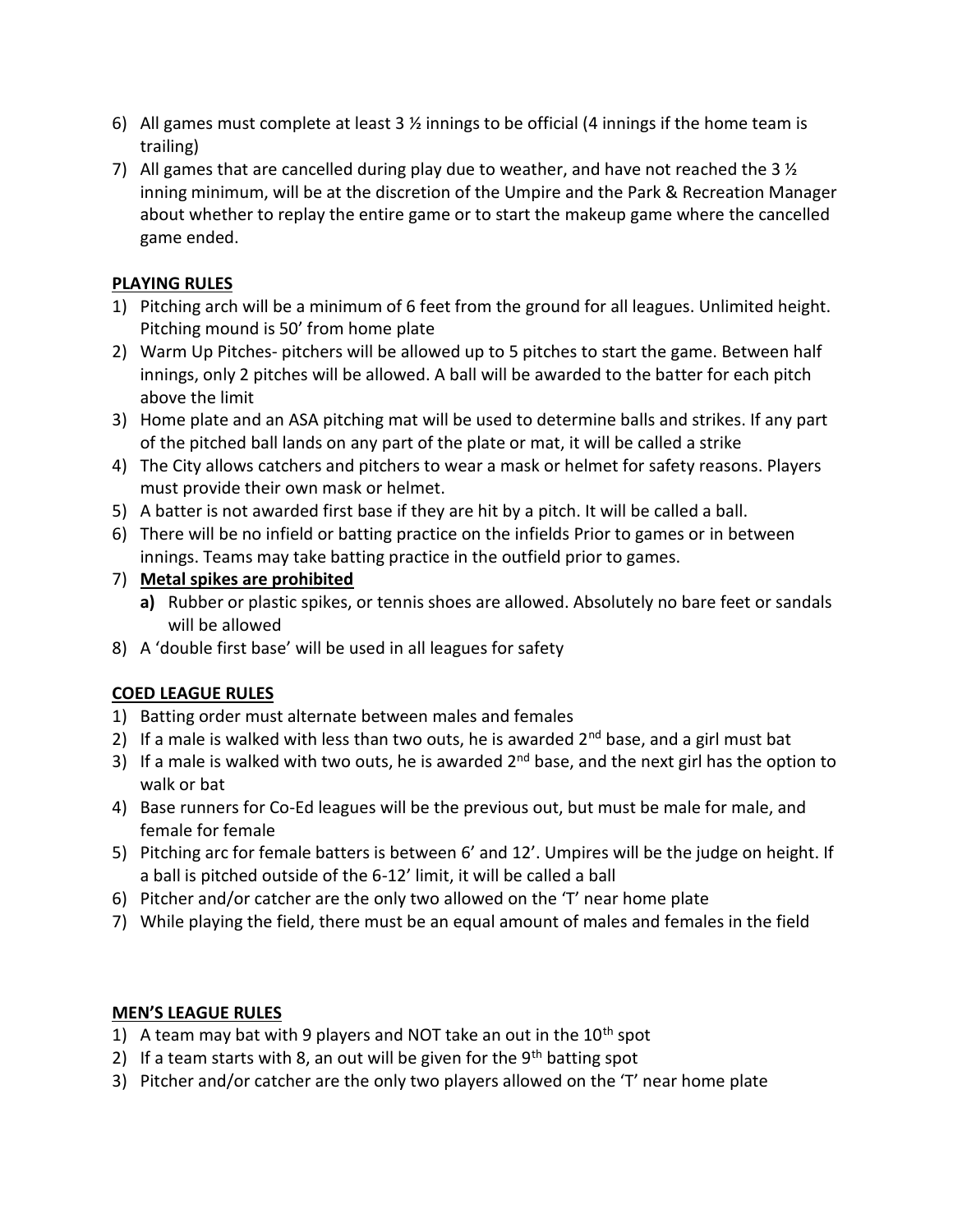#### **SPECIAL RULES**

- 1) Sliding is mandatory on all plays made on the bases. A player must either slide or give themselves up
	- a) If a player does not slide or clearly give themselves up, both runners will be called out
	- b) For any base running situations, interference rules will apply
- 2) One a runner crosses the 'T' on the third base line between third base and home, the runner is not allowed to turn back and return to third base. They must continue to home plate.
	- a) Catchers must step on the Safety Plate for all plays made at home plate. Runners are required to touch home plate OR the black mat for all plays at home
- 3) Pinch runners are allowed and will be the last out recorded
- 4) Free substitution rule will apply in all leagues

#### **EQUIPMENT**

- 1) Uniforms
	- a) No specific uniform is required. All participants must wear shirts, whether playing or not
	- b) Shorts are acceptable
	- c) All players must wear shoes. Metal spikes are prohibited
- 2) Bats
	- a) Bats must be ASA approved and have the current 'Portage Park & Rec Approved' sticker for this year. Bats can be approved at the Park & Rec Office (701 W Slifer St) before the season, or at the field on the first night.
	- b) If a player is caught using an illegal bat,
		- i) First Offense- the player will be called out
		- ii) Second Offense- the player will be ejected and the game forfeited
- 3) Helmets and catchers masks can be worn at the discretion of each player
- 4) Jewelry/Casts
	- a) Any item deemed unsafe by the umpire may not be worn

#### **CONDUCT**

- 1) NO ALCOHOL IN THE FIELD OF PLAY
- 2) Managers will be held responsible for the actions of their team
- 3) Misconduct will be reviewed by the Umpire in Charge, the Manger of the Park & Recreation department, and the Recreation Coordinator. Penalties will be determined on a per case basis
- 4) Any violation of the City Ordinances or State Law will result in the immediate suspension from the league, and any applicable fines will apply

#### **UMPIRES/SCOREKEEPERS**

- 1) Umpires are representatives of the Portage Park & Recreation department, and are the officials in charge of each game
- 2) Umpires will discuss the rule interpretation only with the managers of each team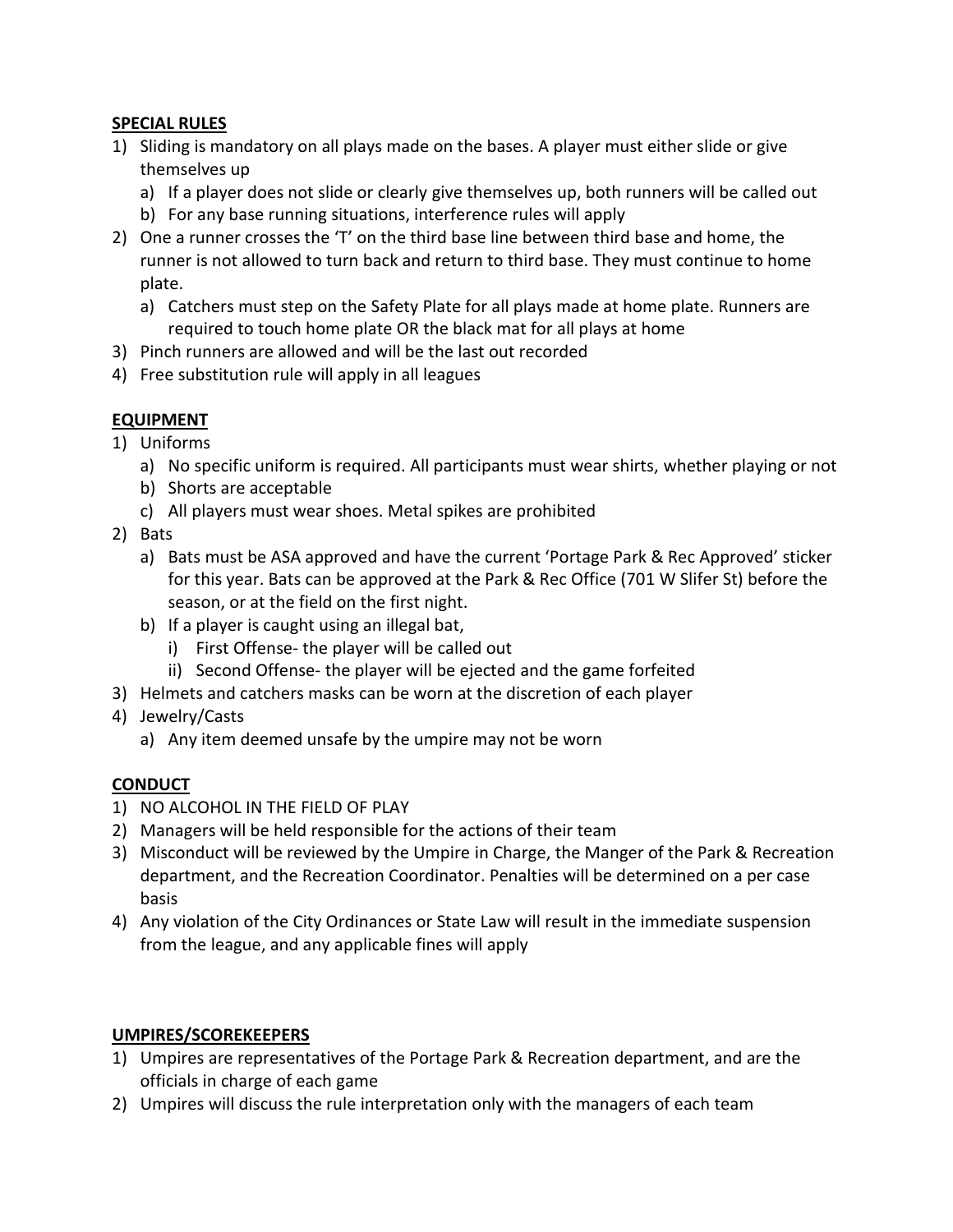- 3) Umpires have the authority to eject any players, managers, or fans from the games and grounds for violations of official rules and regulations, or unsportsmanlike conduct
- 4) Umpires will keep score of each game

#### **CANCELLATIONS**

- 1) Games canceled due to inclement weather will be announced to the managers if possible. Every attempt will be made to play the games. The umpire may call any game due to bad weather. See 'Length of Game' #6 & #7 for details on canceling in the middle of games
- 2) An email will be sent to all team managers as soon as we make a decision to cancel any games. It is the manager's responsibility to notify all players on their team. We will also post it on our website and Facebook page. DO NOT CALL THE PARK & REC OFFICE ASKING IF GAMES ARE BEING CANCELLED.

#### **TIEBREAKERS**

- 1) All ties in standings will follow these criteria:
	- a) Head to head record
	- b) Head to head runs allowed
	- c) Overall runs allowed for the season
	- d) Overall runs scored for the season

#### **ROSTERS**

- 1) Manager must turn in an official roster to the Park & Recreation department at the League Meeting
	- a) The roster MUST be signed by each player. It will also include the league's Waiver of Liability statement.
- 2) Players may be added to the roster by the manager, by calling our office prior to 3:00pm on the day of play.
- 3) Any player that is not on your official roster but is discovered playing for your team will result in immediate forfeit
- 4) No players may be added to your roster after July  $31<sup>st</sup>$